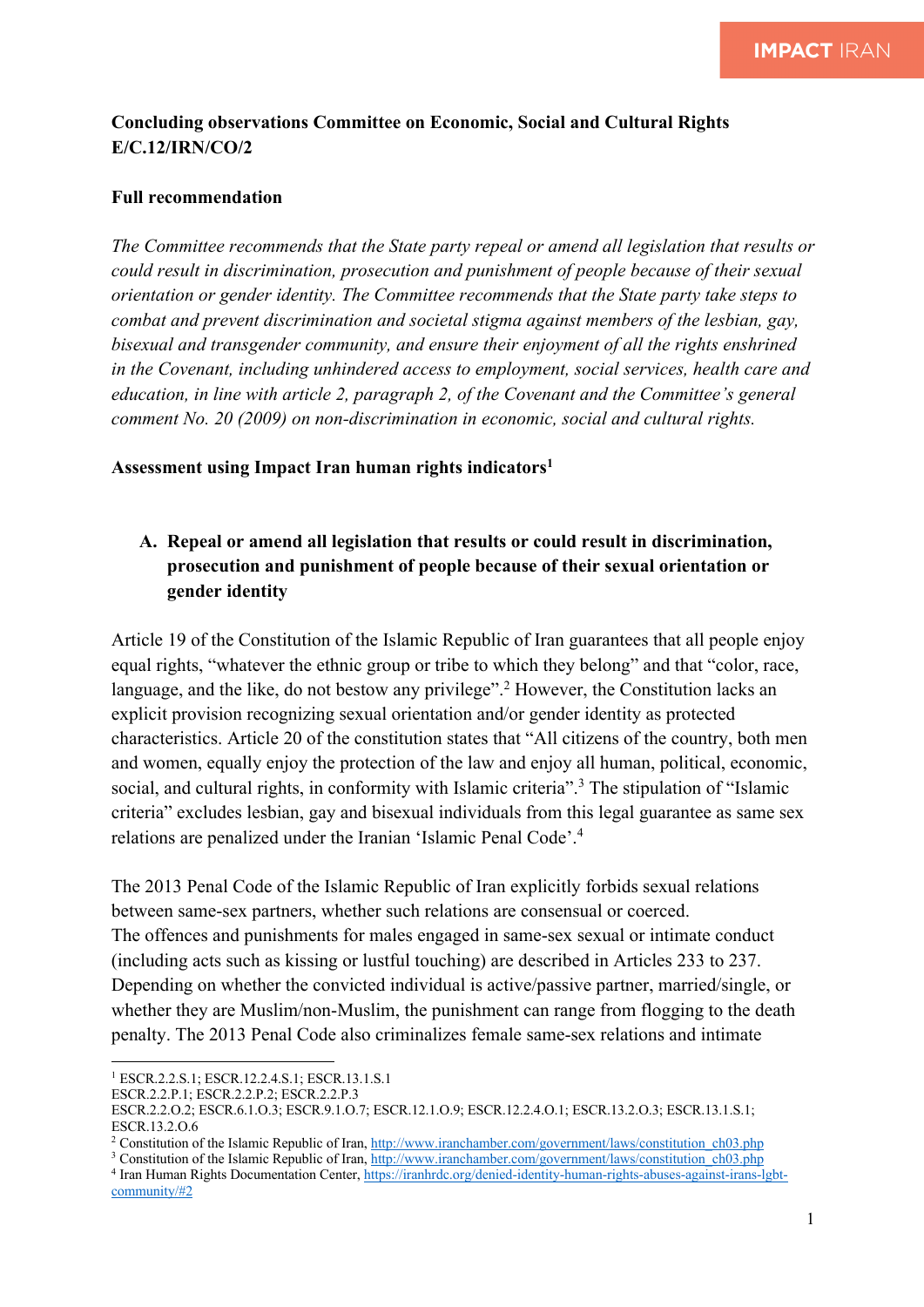conduct through Articles 238 to 240, the punishment for which is flogging regardless of circumstance. <sup>5</sup> There are no official, readily available statistics on the number of executions for same-sex relations.<sup>6</sup> However, NGO reports have shown that it occurs and suggest the incidence rate is high.7 <sup>8</sup> <sup>9</sup> <sup>10</sup> <sup>11</sup>

In 1986, then Supreme Leader Ayatollah Khomeini, issued a *fatwa* (a ruling or a religious decree on a point of Islamic law given by a recognized authority) permitting the acceptance of sex reassignment surgery for transgender people.<sup>12</sup> Sex reassignment surgery is now codified in Article 4 of the Family Law (2013), which stipulates that those seeking medical intervention should obtain prior judicial and medical approval officially stating that they have been diagnosed with Gender Identity Disorder.<sup>13</sup> The Ministry of Health has overall responsibility for implementation of this law, by ensuring the provision of medical care to recognized transgender people. The State Welfare Office provides social and psychological support and a number of state institutions , such as the Ministry of Labor, are involved in supporting transgender individuals who pursue or have been through sex reassignment procedures.<sup>14</sup> Although State recognition and support have given transgender individuals a certain level of legal legitimization, it also has reinforced the societal stigma due to the pathologisation of transgender identities: that trans persons suffer from a medical condition which requires treatment. Additionally, medical assessment in the Islamic Republic of Iran conflates a variety of sexual and gender identities with transsexuality, resulting in those for whom surgery is neither appropriate nor necessary being 'treated' in line with the prevailing medical opinion: that any divergence from cisgendered heterosexuality can only be due to a person's gender dysphoria and transsexual identity. <sup>15</sup> <sup>16</sup> Further, among these individuals, only those who are officially diagnosed with Gender Identity Disorder and who obtained a permit to undergo sex reassignment surgery can have their gender legally recognized by the government. Others cannot benefit from the State Welfare's services including sex change procedures or counselling and as a result cannot receive a state-issued identity card which legally affirms their gender.<sup>17</sup> As a result, individuals of varying sexual and gender identities who cannot or will not pursue medical transition are not protected from abuses, including arrest, detention and prosecution.18

<sup>5</sup> Islamic Penal Code 2013, Iran Human Rights Documentation Center, https://iranhrdc.org/english-translation-of-books-i-iiof-the-new-islamic-penal-code/

<sup>6</sup> Small Media, 2018, https://smallmedia.org.uk/media/projects/files/BreakingTheSilence\_2018.pdf

<sup>7</sup> Amnesty International, 2017, https://www.amnesty.org/en/latest/news/2016/08/iran-hanging-of-teenager-shows-brazendisregard-for-international-law/

<sup>8</sup> Amnesty International, 2018, https://www.amnesty.org.uk/urgent-alireza-arrested-15-tortured-confession-be-executedtomorrow

 $\frac{9}{9}$  Iran Human Rights, 2019, https://iranhr.net/en/articles/3611/

<sup>10</sup> Human Dignity Trust, https://www.humandignitytrust.org/country-profile/iran/

<sup>&</sup>lt;sup>11</sup> International Lesbian Gay Bisexual Trans and Intersex Association (ILGA), 2019,

https://ilga.org/downloads/ILGA\_State\_Sponsored\_Homophobia\_2019.pdf

<sup>12</sup> Outright International, 2016, https://outrightinternational.org/sites/default/files/OutRightTransReport.pdf

<sup>13</sup> Outright International, 2016, https://outrightinternational.org/sites/default/files/OutRightTransReport.pdf

<sup>&</sup>lt;sup>14</sup> Outright International, 2016, https://outrightinternational.org/sites/default/files/OutRightTransReport.pdf

<sup>&</sup>lt;sup>15</sup> Small Media, 2018, https://smallmedia.org.uk/media/projects/files/BreakingTheSilence\_2018.pdf

<sup>16</sup> Outright International, 2016, https://outrightinternational.org/sites/default/files/OutRightTransReport.pdf

<sup>17</sup> Outright International, 2016, https://outrightinternational.org/sites/default/files/OutRightTransReport.pdf

<sup>18</sup> Outright International, 2016, https://outrightinternational.org/sites/default/files/OutRightTransReport.pdf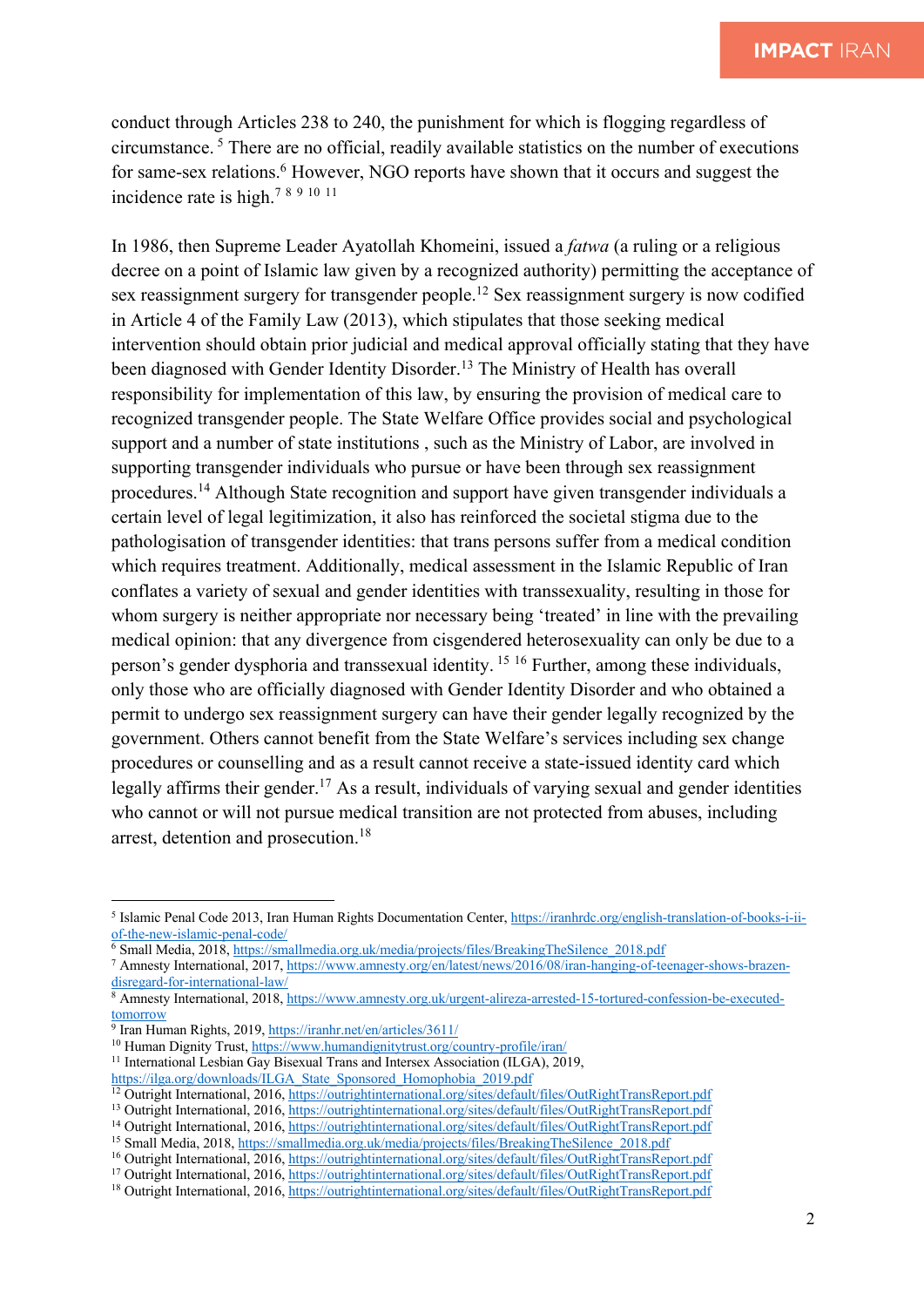Besides the criminalization of same-sex conduct, a number of other legal provisions directly impact on the rights of lesbian, gay, bisexual and transgender (LGBT) individuals, in particularly Iranian laws related to public decency. For instance, Article 639 of the 2013 Islamic Penal Code criminalizes the facilitation or encouragement of "people to immorality or prostitution".19 Article 6 of the Press Law (1986) prohibits the dissemination of material "which violates public chastity" including "forbidden practices"<sup>20</sup> such as same sex relations. Similarly, Article 14 of Law on Computer Crimes criminalizes the distribution of "immoral content".21 Governmental-mandated organizations set up to preserve "public morality", notably the *Basij* militia, reportedly harassed, arrested, detained and abused LGBT individuals on the basis of the aforementioned regulations.<sup>22 23 24</sup> Similarly, law enforcement forces have been reportedly arresting and detaining transgender individuals for appearing cross-dressed in public, an act considered *haram* (forbidden under Islamic law) until a 'disorder' could be medically and legally established.25 Additionally, Article 638 of the 2013 Penal Code provides that all women must appear in public wearing the mandatory *hijab*, <sup>26</sup> a provision that has been reportedly used against both transgender men pressured into wearing a *hijab* and transgender women accused of "cross-dressing" in public, regardless of whether their change in gender has been legally recognised.  $27$  In a number of reported cases, transgender individuals arrested on such charges have been detained, prosecuted and sentenced to flogging.28 Due to the lack of official reporting and victims' fear of social stigma, the number of cases of abuses and discriminations against individuals on the grounds of their sexual orientation and gender identity is likely much higher than those reported by human rights organizations.29 <sup>30</sup>

There is, as of now, no evidence that the Iranian government is currently considering repealing or amending aforementioned laws that result or could result in discrimination, prosecution and punishment of people because of their sexual orientation or gender identity.

## **B. Take steps to combat and prevent discrimination and societal stigma against members of the lesbian, gay, bisexual and transgender community, and ensure**

- <sup>21</sup> International Lesbian Gay Bisexual Trans and Intersex Association (ILGA), 2019,
- https://ilga.org/downloads/ILGA\_State\_Sponsored\_Homophobia\_2019.pdf <sup>22</sup> Iranian Lesbian & Transgender Network (6Rang), 2014, http://6rang.org/english/wp-

<sup>19</sup> Islamic Penal Code (2013), Iran Human Rights Documentation Center, https://iranhrdc.org/islamic-penal-code-of-theislamic-republic-of-iran-book-five/

<sup>&</sup>lt;sup>20</sup> International Lesbian Gay Bisexual Trans and Intersex Association (ILGA), 2019, https://ilga.org/downloads/ILGA\_State\_Sponsored\_Homophobia\_2019.pdf

content/uploads/2014/06/Pathologizing-Identities-Paralyzing-Bodies.pdf <sup>23</sup> Iranian Railroad for Queer Refugees (IRQR), 2018, https://irqr.net/wp-content/uploads/2018/09/IQW-Report.pdf

<sup>&</sup>lt;sup>24</sup> OutRight International, 2016,

https://outrightinternational.org/sites/default/files/OutRightLesbianReport.pdf?\_ga=2.78516692.1992181521.1595330838-780871412.1595330838

<sup>&</sup>lt;sup>25</sup> Outright International, 2016, https://outrightinternational.org/sites/default/files/OutRightTransReport.pdf

<sup>26</sup> Outright International, 2016, https://iranhrdc.org/islamic-penal-code-of-the-islamic-republic-of-iran-book-five/

<sup>&</sup>lt;sup>27</sup> Outright International, 2016, https://outrightinternational.org/sites/default/files/OutRightTransReport.pdf

<sup>&</sup>lt;sup>28</sup> Outright International, 2016, https://outrightinternational.org/sites/default/files/OutRightTransReport.pdf

<sup>&</sup>lt;sup>29</sup> Small Media, 2018, https://smallmedia.org.uk/media/projects/files/BreakingTheSilence\_2018.pdf <sup>30</sup> Iranian Lesbian & Transgender Network (6Rang), 2015,

https://tbinternet.ohchr.org/Treaties/CRC/Shared%20Documents/IRN/INT\_CRC\_NGO\_IRN\_19808\_E.pdf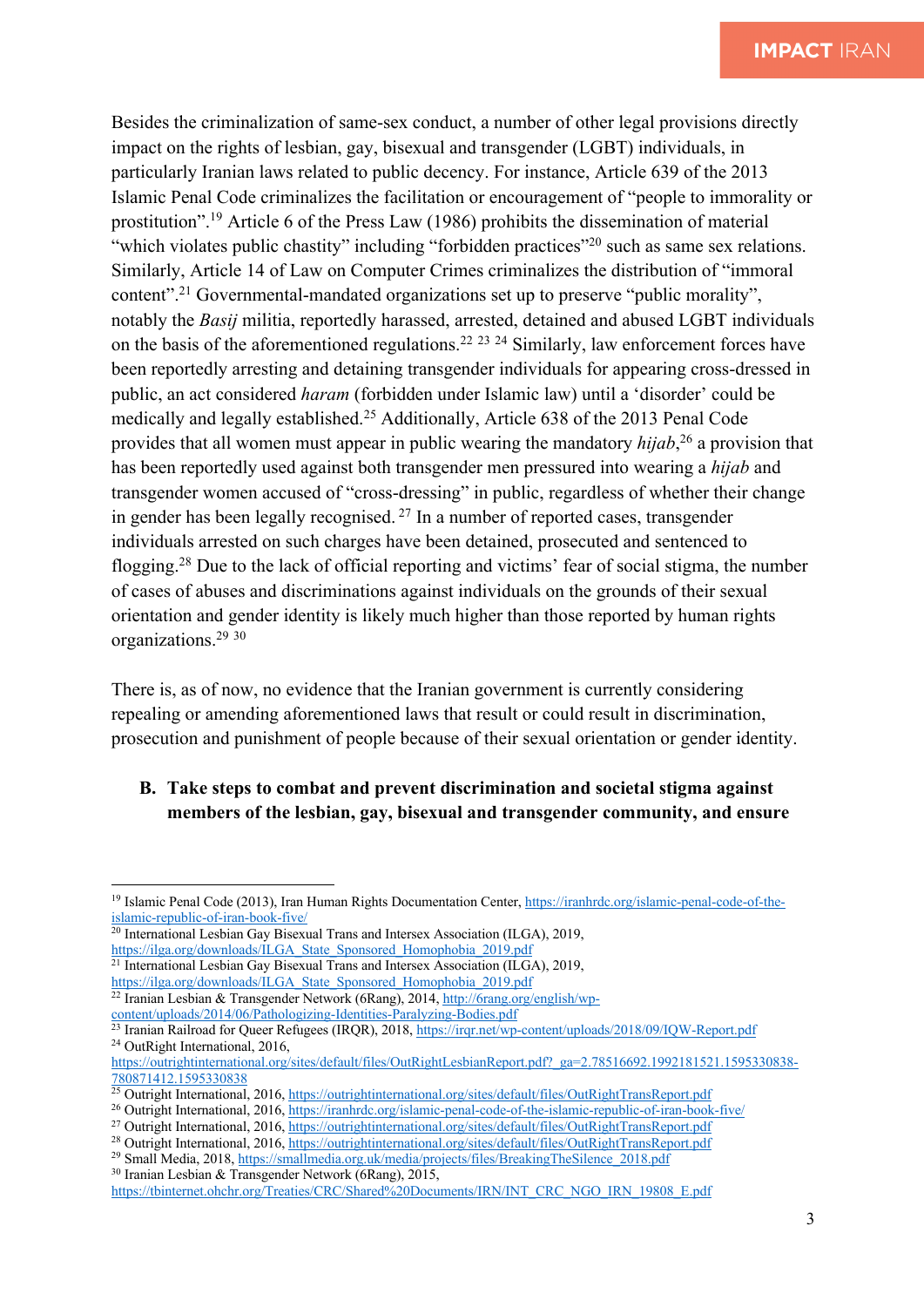### **their enjoyment of all the rights enshrined in the Covenant, including unhindered access to employment, social services, health care and education**

Article 3 of the Constitution of the Islamic Republic of Iran stipulates that the government "has the duty of directing all its resources" to, among other goals, "the abolition of all forms of undesirable discrimination and the provision of equitable opportunities for all, in both the material and intellectual spheres".31 Article 19 of the Constitution stipulates that all people of Iran enjoy equal rights "whatever the ethnic group of tribe" and that "color, race, language and the like, do not bestow any privilege".32 Sexual orientation and gender identity are omitted as protected characteristics. Additionally, Article 20 states that all citizens enjoy all "human, political, economic, social and cultural rights, in conformity with Islamic criteria". As same sex relations are criminalized under the Iranian Islamic Penal Code,<sup>33</sup> the "Islamic criteria" condition restricts the enjoyment of human rights for the LGBT community, including the right to work, to social security, to health and education.

The Iranian states' behaviour towards lesbian, gay and bisexual individuals has been hostile and Iranian authorities publicly criticize the country's lesbian, gay and bisexual community. In 2013, Mohammad Javad Larijani, secretary of Iran's high council for human rights said that homosexuality was regarded as "an illness and malady" in the Islamic Republic of Iran.<sup>34</sup> Negative comments from Iranian officials have been regularly and recently reported, where they used terms such as "immoral", "corrupt", "animals", "sick" or "Western" to qualify homosexual individuals.<sup>35</sup> Such openly hostile behaviour towards the lesbian, gay and bisexual community from government officials may further impair LGBT persons' access to employment, social services, health care and education as it creates a permissive environment for the exclusion and societal stigmatization against LGBT individuals in Iran. 36 <sup>37</sup> <sup>38</sup> <sup>39</sup> <sup>40</sup> <sup>41</sup> There is no readily available information that might indicate the existence of state measures to address discrimination against lesbian, gay, bisexual and non-legally recognized transgender individuals.

https://tbinternet.ohchr.org/Treaties/CRC/Shared%20Documents/IRN/INT\_CRC\_NGO\_IRN\_19808\_E.pdf <sup>38</sup> OutRight International, 2016,

<sup>&</sup>lt;sup>31</sup> The Constitution of the Islamic Republic of Iran, English translation, https://www.refworld.org/docid/3ae6b56710.html

<sup>&</sup>lt;sup>32</sup> The Constitution of the Islamic Republic of Iran, English translation, https://www.refworld.org/docid/3ae6b56710.html <sup>33</sup> Iran Human Rights Documentation Center, https://iranhrdc.org/denied-identity-human-rights-abuses-against-irans-lgbtcommunity/#2

<sup>&</sup>lt;sup>34</sup> The Guardian, 2013, https://www.theguardian.com/world/iran-blog/2013/mar/14/iran-official-homosexuality-illness <sup>35</sup> Iranian Lesbian & Transgender Network (6Rang), 2017, http://6rang.org/english/wp-content/uploads/2017/12/Official-

Hate-Speech-against-LGBT-People-in-Iran.pdf

<sup>&</sup>lt;sup>36</sup> Iran Human Rights Documentation Center, https://iranhrdc.org/denied-identity-human-rights-abuses-against-irans-lgbtcommunity/#2

 $37$  Iranian Lesbian & Transgender Network (6Rang), 2015,

https://outrightinternational.org/sites/default/files/OutRightLesbianReport.pdf?\_ga=2.78516692.1992181521.1595330838-780871412.1595330838

<sup>39</sup> Iranian Lesbian & Transgender Network (6Rang), 2015,

https://tbinternet.ohchr.org/Treaties/CRC/Shared%20Documents/IRN/INT\_CRC\_NGO\_IRN\_19808\_E.pdf <sup>40</sup> Committee on the Rights of the Child, 2016,

https://tbinternet.ohchr.org/\_layouts/15/treatybodyexternal/Download.aspx?symbolno=CRC/C/IRN/CO/3-4&Lang=En <sup>41</sup> Small Media, 2018, https://smallmedia.org.uk/media/projects/files/BreakingTheSilence\_2018.pdf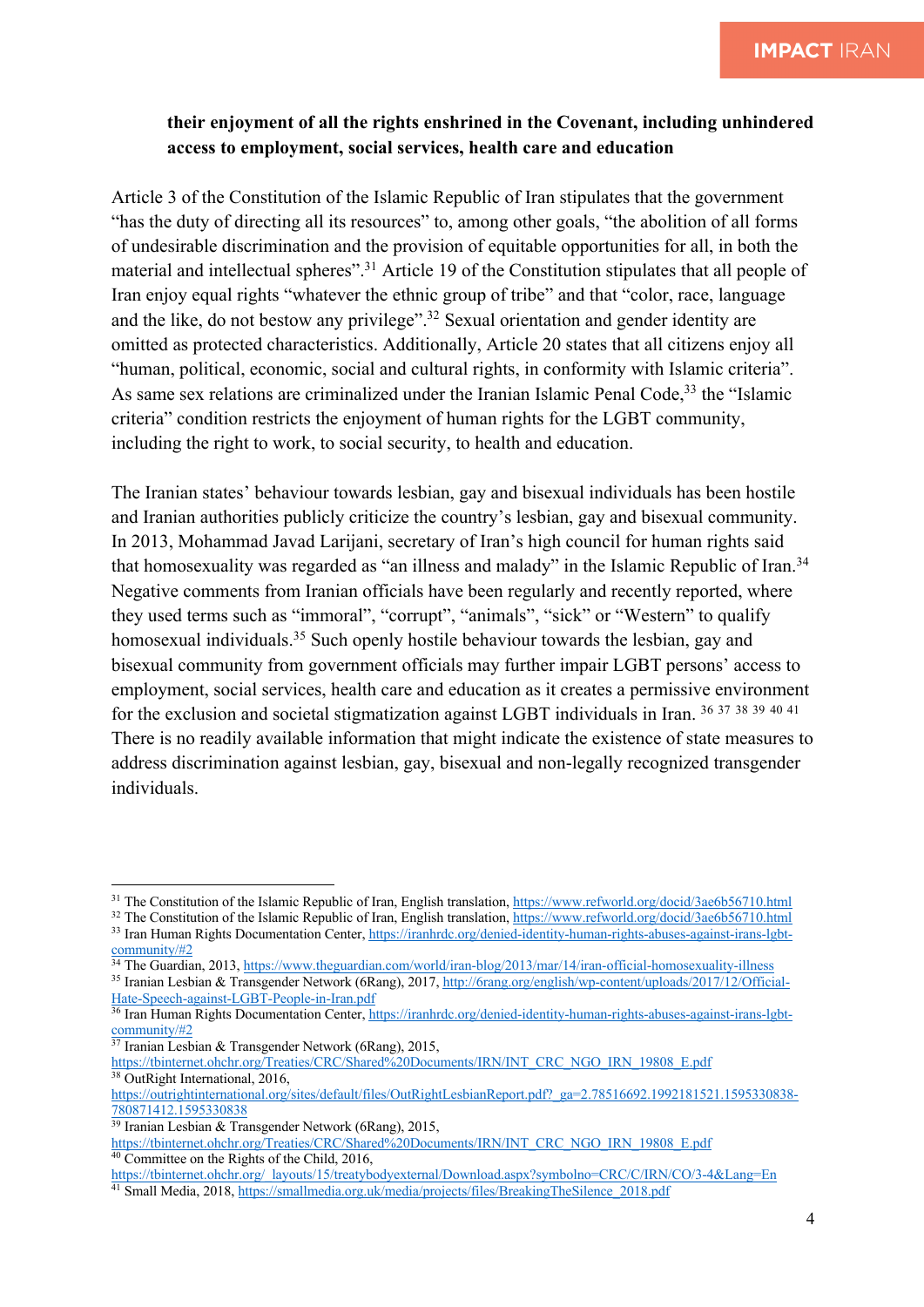In 2017, the Supreme Leader Ali Khamenei criticized the UNESCO Education 2030's initiative as a vehicle of Western influence in Iran and other prominent official figures accused it of promoting homosexuality or 'perversion', as it advocates against the use of violence against students and therefore may discourage teachers from confronting students of diverse sexual orientation or gender identity.<sup>42</sup> Students are reportedly physically and mentally abused by teachers and school administrators because of their sexual orientation and/or gender identity, pushing them in some cases to drop out from school.<sup>43</sup> In 2016, the Committee on the Rights of the Child specifically raised concerns about lesbian, gay, bisexual, transgender and intersex children in the Islamic Republic of Iran Iran facing discrimination because of their real or perceived sexual orientation or identity.44

Access to information about STDs/STIs and their appropriate targeted treatment, as well as general safe-sex advice is very limited in Iran, restricting significantly the access to sexual health for the heterosexual cisgender population, and almost entirely for the LGBT community.45 As Iranian authorities consider minority sexual orientations and gender identities as disorders that can be corrected through medical treatment, it is particularly difficult for LGBT individuals to seek proper healthcare, including mental healthcare, as they are actively pushed to "treat" their homosexuality, through counselling or reassignment surgery. <sup>46 47</sup> In a number of reported cases, such medical interventions have been carried out without prior informed consent or individuals were subjected to forced administration of hormones and medication, <sup>48 49 50</sup> which is a grave violation of the right to health<sup>51</sup> and may amount to torture. 52

In the Islamic Republic of Iran, the lack of laws or legal mechanisms protecting transgender individuals against discrimination and the absence of recognition of transgender individuals who do not pursue sex reassignment surgery leave them without legal guarantee to their rights afforded by the International Covenant on Economic Social and Cultural Rights. Transgender individuals who do not wish, cannot or have not been medically allowed to go through sex reassignment surgery are not eligible to obtain legal recognition corresponding to their gender identity. As a consequence, they face barriers to access higher education, employment and

<sup>42</sup> Quote from Assembly of Experts member Ahmad Alamolhoda, among other examples, cited in Small Media, 2018, https://smallmedia.org.uk/media/projects/files/BreakingTheSilence\_2018.pdf <sup>43</sup> Iranian Lesbian & Transgender Network (6Rang), 2015,

https://tbinternet.ohchr.org/Treaties/CRC/Shared%20Documents/IRN/INT\_CRC\_NGO\_IRN\_19808\_E.pdf <sup>44</sup> Committee on the Rights of the Child, 2016,

https://tbinternet.ohchr.org/\_layouts/15/treatybodyexternal/Download.aspx?symbolno=CRC/C/IRN/CO/3-4&Lang=En

<sup>45</sup> Small Media, 2018, https://smallmedia.org.uk/media/projects/files/BreakingTheSilence\_2018.pdf

<sup>46</sup> Small Media, 2018, https://smallmedia.org.uk/media/projects/files/BreakingTheSilence\_2018.pdf

<sup>47</sup> OutRight International, 2016,

https://outrightinternational.org/sites/default/files/OutRightLesbianReport.pdf?\_ga=2.78516692.1992181521.1595330838-780871412.1595330838

<sup>48</sup> Iranian Lesbian & Transgender Network (6Rang), 2014, http://6rang.org/english/wp-content/uploads/2016/02/Diagnosing-Identities-Paralyzing-Bodies.pdf

 $49$  Report of the Secretary General on the situation of human rights in the Islamic Republic of Iran, 2019, https://undocs.org/en/A/74/273

<sup>50</sup> Iranian Lesbian & Transgender Network (6Rang), 2018, http://6rang.org/english/2422

<sup>&</sup>lt;sup>51</sup> Report of the Special Rapporteur on the right of everyone to the enjoyment of the highest attainable standard of physical and mental health, August 2009, https://undocs.org/A/64/272

<sup>&</sup>lt;sup>52</sup> Interim report of the Special Rapporteur n torture and other cruel, inhuman or degrading treatment or punishment, July 2008, https://undocs.org/en/A/63/175